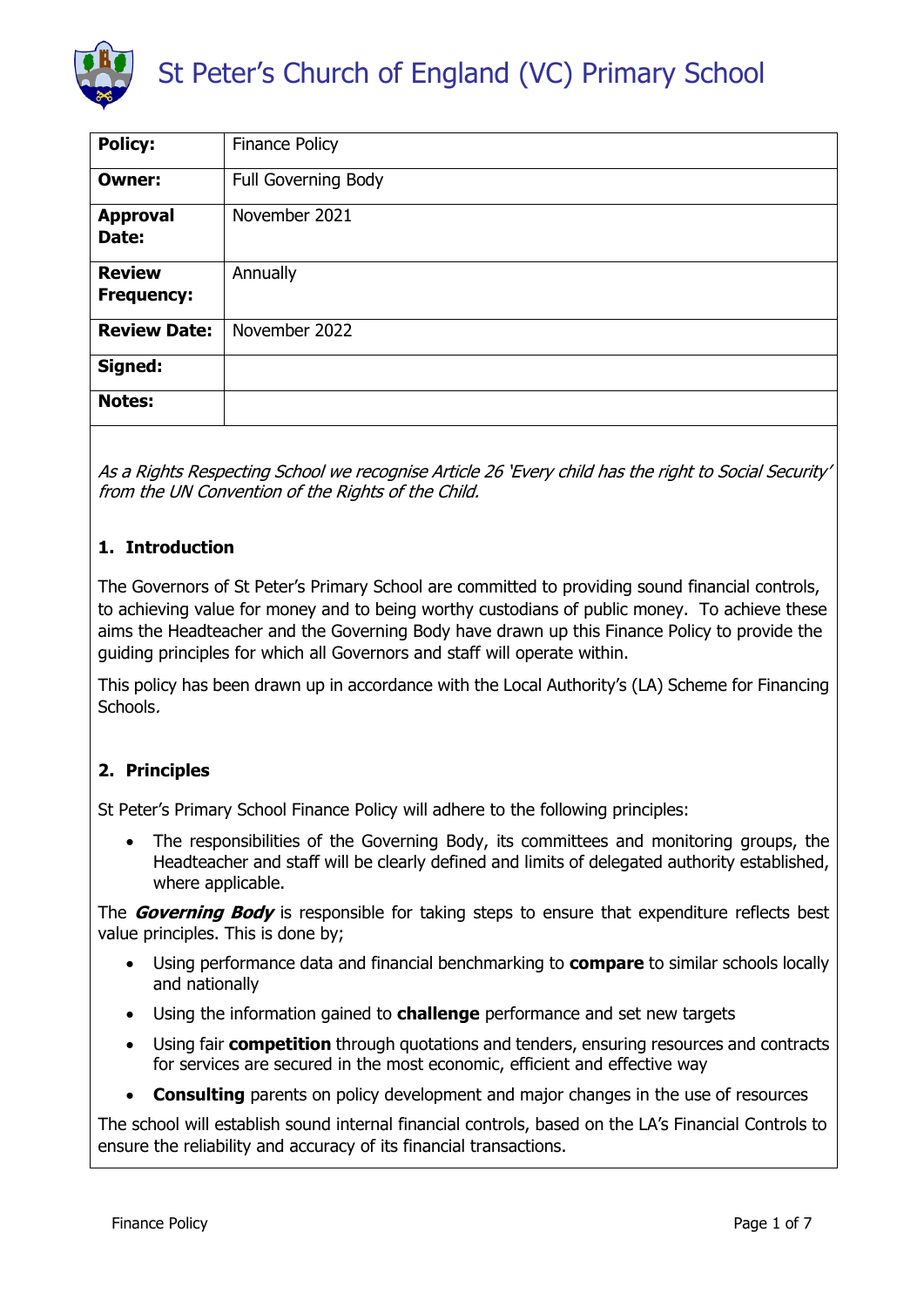

The budget will reflect the school's prioritised educational objectives through its links to the School Development/Improvement Plan, which indicates the resource implications of each priority.

The budget will be subject to effective monitoring, allowing the Governors, Headteacher and staff to maintain financial control in line with the Balance Control Mechanism by reviewing the current position and taking any remedial action necessary.

The school will be adequately insured against exposure to risk.

The school will ensure that:

- The Budget Share is spent for the purpose of the school only
- Purchasing arrangements achieve value for money
- There are sound procedures for the administration of personnel matters
- There are sound procedures for the administration of payroll matters
- Stocks, stores and assets are recorded and adequately safeguarded against loss or theft
- All income due is identified and all collections receipted, recorded and banked promptly
- The operation of the bank account and the reconciliation of bank balances with the accounting records are properly controlled
- The use of a NatWest onecard is strictly controlled
- The School Voluntary Fund and any other non-public funds are administered as rigorously as public funds
- Any suspected irregularity will be reported immediately to the LA's Head of Internal Audit
- The school will adhere to current GDPR and Data Protection legislation
- Appropriate training in financial administration will be given to enable staff cover at all times

#### **3. Putting Policy into Practice**

#### **3.1 Delegated Authority**

The Full Governing Body of St Peter's Primary School has overall responsibility for the management of all of the school's finances covering the revenue budget, other budgets delegated or devolved by the LA and other funds (e.g. the School Voluntary Fund).

The Full Governing Body of St Peter's Primary School will ensure the annual detailed report of the Schools Financial Value Standard (SFVS) is provided to them and the chair of governors will sign the completed form prior to sending a copy to the Local Authority.

The Finance Monitoring Group is delegated responsibility by the Full Governing Body for the following aspects of financial management;

- Evaluate and recommend the three year budget plan, which shows clear links to the School Improvement Plan, for approval by the Full Governing Body
- To review the Finance Policy and agree levels of delegation for approval by the Full Governing Body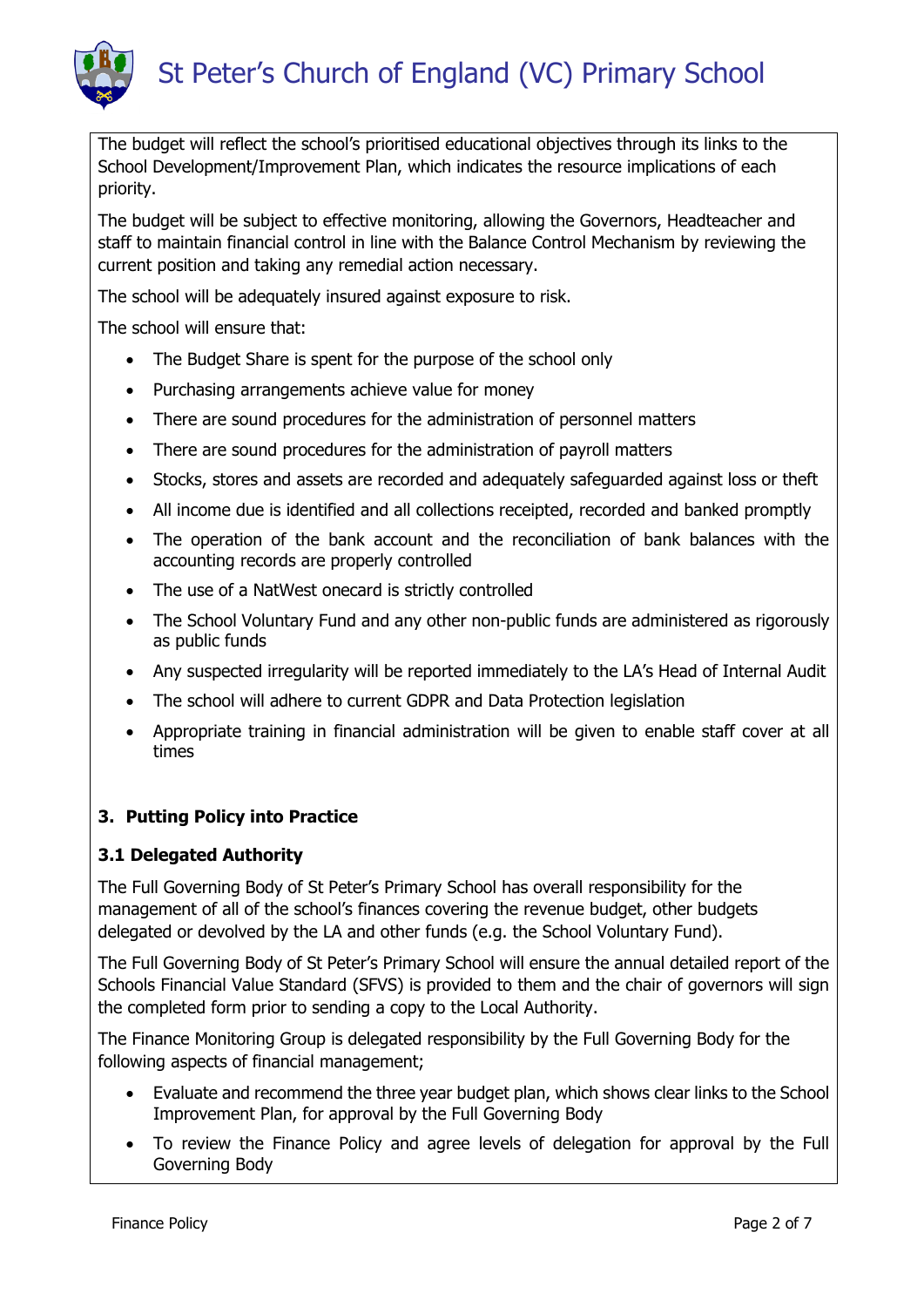

- To approve the Charging and Remissions Policy
- To approve the Lettings Policy
- To review a Pay Policy for approval by the Full Governing Body
- To make decisions in respect of service agreements and insurance
- To advise the Full Governing Body of any consultations to change the LA Scheme for Financing Schools, to allow the school to respond to any consultation
- To report monitoring and the outturn position to the Full Governing Body, highlighting any significant variances
- Evaluate any proposed virements and report to the Full Governing Body
- Evaluate and report on Tenders for Contract Services to the Full Governing Body
- Keeping in-school financial procedures under review
- Benchmark the school's financial performance and report to the Full Governing Body

The Headteacher is responsible for implementing the decisions of the Governing Body and for the operational management of the school. The general administration of financial procedures may be delegated to other members of staff at the discretion of the Headteacher and this delegation is documented in this Finance Policy.

## **3.2 Internal Financial Controls**

The internal financial controls operated by St Peter's Primary School follow the controls set out in the LA's Scheme for Financing Schools.

# **3.3 Financial Links to the School Improvement Plan**

The School Improvement Plan has sufficient scope and depth of financial implications and it is reflected in the school's three year budget plan.

#### **3.4 Monitoring and Virements**

St Peter's Primary School recognises that the regular monitoring of income and expenditure against the agreed budget is central to effective financial management. To this end, the Business Manager carries out a monthly internal monitoring procedure and discusses with the Headteacher. A monitoring report is presented at all Finance Monitoring Group meetings which reports to the Full Governing Body. Budget monitoring reports falling between Finance Monitoring Group meetings are uploaded to GovernorHub for finance governors' perusal. Monitoring reports are submitted to the LA in accordance with its timetable. Governors should ensure their meetings are timed to see all monitoring submitted to the LA either prior to submission or soon after. This will ensure they have an up-to-date position of the school's finances.

On occasions, virements need to be carried out. Virements to the approved budget are minuted appropriately and require the following authorisation: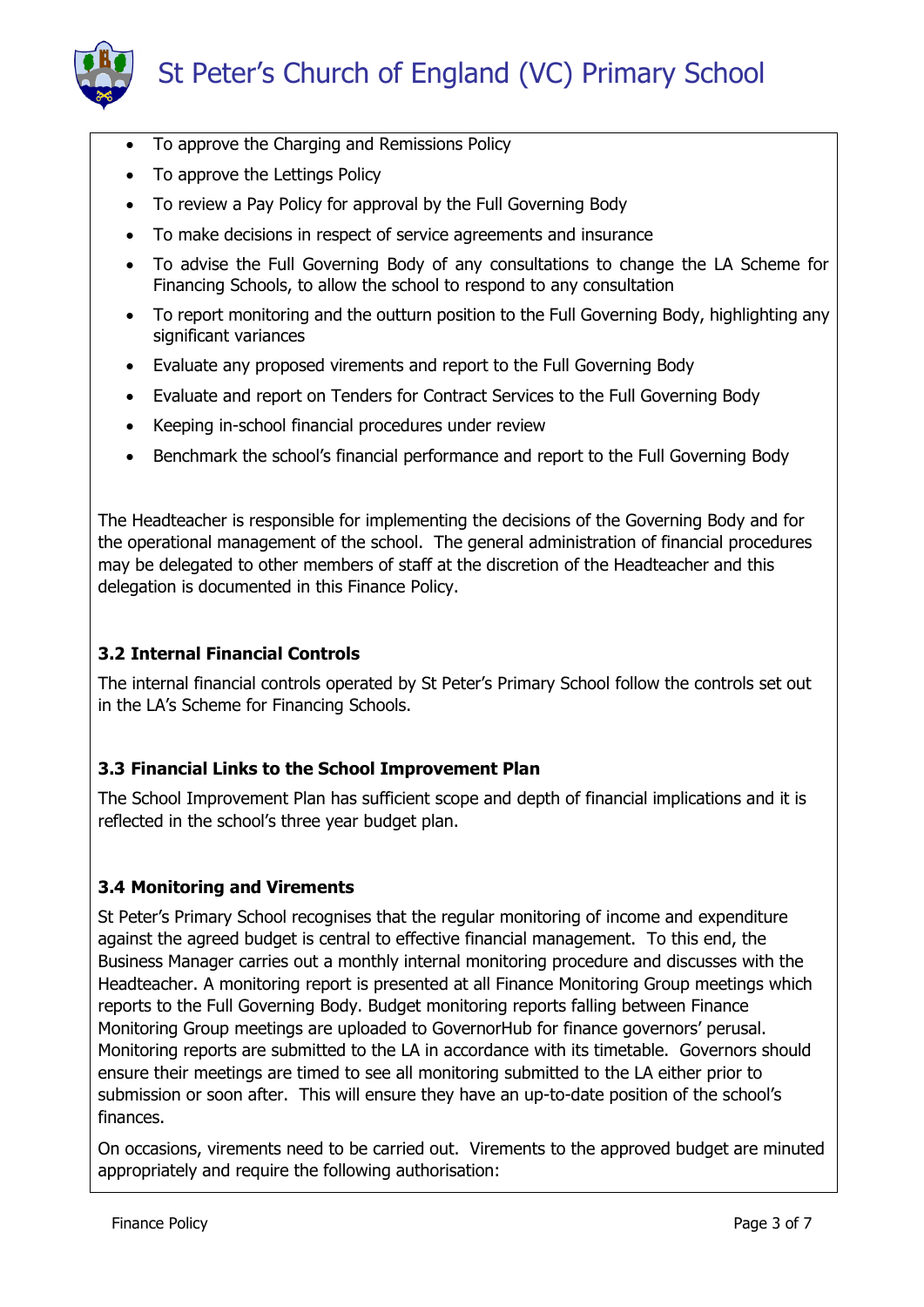# St Peter's Church of England (VC) Primary School

- Virements up to £8,000 The Headteacher, reported to the Finance Monitoring Group
- Virements over  $E8,000$  up to  $E15,000$  The Finance Monitoring Group
- Virements over  $£15,000 -$  The Full Governing Body

#### **3.5 Insurance**

St Peter's Primary School is insured through the Kent County Council (KCC) 'Safe Hands' Scheme with relevant cover, as identified by the schedule received from the LA's Insurance section. Additionally "The Lodge" building is insured through the Rochester Diocese. St Peter's Primary School does not purchase Money Cover through the Safe Hands scheme and therefore recognises that cash is not insured.

# **3.6 Purchasing**

All staff adhere to the school procedures for purchasing items, as laid down in the School's Staff Handbook, paying regard to value for money at all times. All orders and invoices are authorised prior to payment. The Business Manager may authorise those up to £5,000. All others are authorised by the Headteacher.

Where the school purchases large items, we adhere to the procedure for Spending the Council's Money as laid down in the Scheme for Financing Schools [\(https://www.kent.gov.uk/business/doing-business-with-kent-county-council/how-we-buy](https://www.kent.gov.uk/business/doing-business-with-kent-county-council/how-we-buy-goods-and-services)[goods-and-services\)](https://www.kent.gov.uk/business/doing-business-with-kent-county-council/how-we-buy-goods-and-services) in summary;

- For orders in excess of £8,000, but less than £50,000, three written quotations are obtained and submitted to the Finance Monitoring Group for approval and report to Full Governing Body
- For orders in excess of £50,000, no fewer than three competitive tenders are sought and submitted to the Full Governing Body for approval

All of the above will be reported and minuted at the Full Governing Body meeting to ensure that the School is seen to be obtaining value for money at all times.

**The school does not enter into any Hire Purchase agreements, Finance agreements or Finance Leases as this constitutes borrowing which is not permitted.**

#### **3.7 Personnel Matters**

At St Peter's Primary School, at the start of every financial year the Business Manager uses Budget Planning Software to calculate the salary costs of all members of staff, including increments, where applicable. These details are incorporated into the school budget planning process.

The Headteacher Appraisal Panel undertakes an annual review of the Headteacher's salary and recommends enhancements, if applicable, to the Full Governing Body for approval.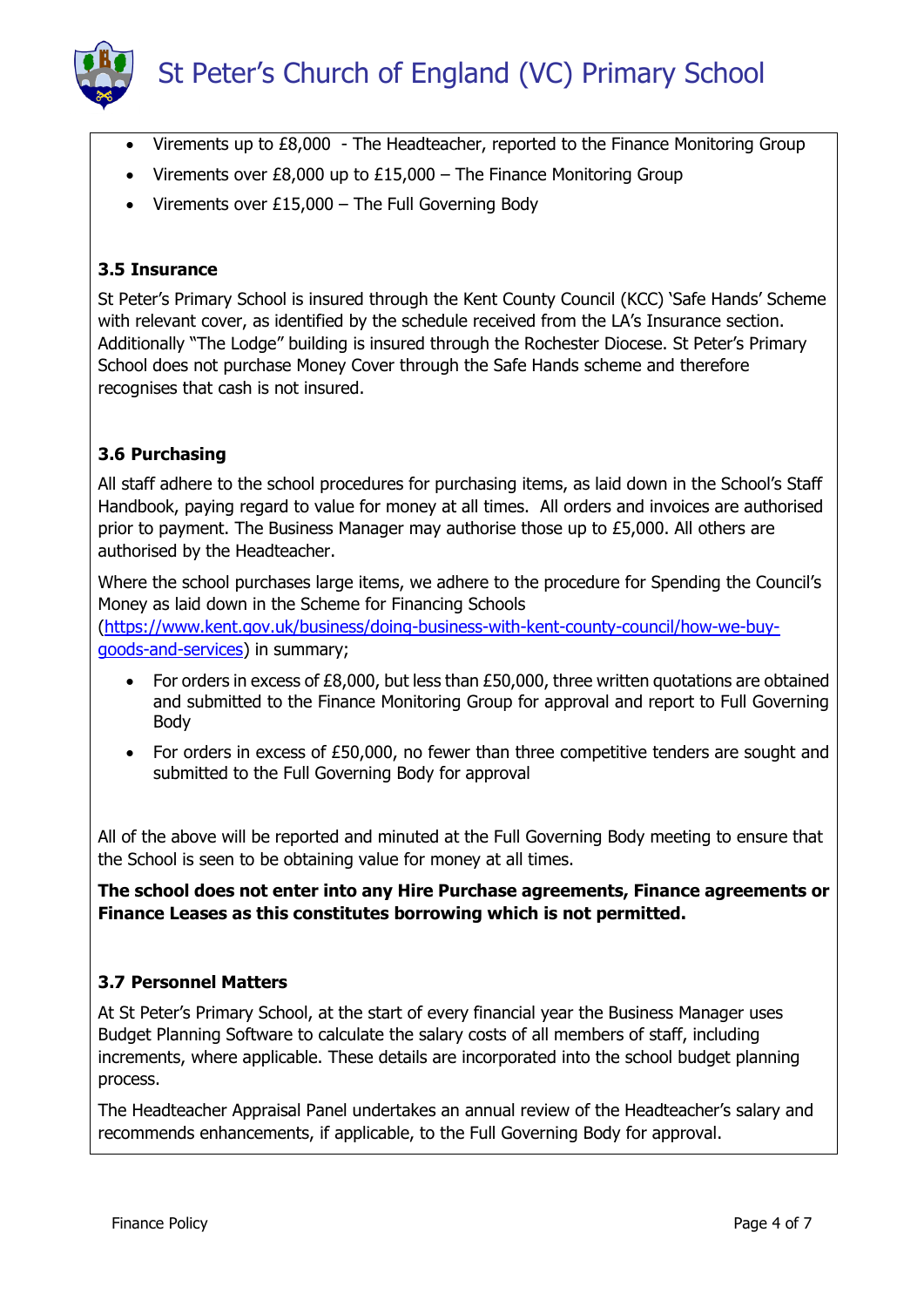

The Headteacher undertakes an annual review of all other staff, in accordance with the Pay Policy and reports to the Full Governing Body.

Details of all salaries are recorded as a confidential item in the minutes.

#### **3.8 Payroll Matters**

The payroll provider at St Peter's Primary School is Medway Council, who provide payroll services to the specification laid down by the LA. The Business Manager signs off the monthly payroll reports once they have been checked for accuracy; the Headteacher confirms the validity of employees on the monthly report.

#### **3.9 Safeguard of Stocks, Stores and Assets**

All staff at St Peter's Primary School are responsible for the security of school assets. Assets are safeguarded and recorded on a general asset register, maintained and updated by school finance personnel. The asset register is checked at least on an annual basis and certified by the Headteacher.

Wherever possible items of value are held in a locked cupboard/cabinet and are visibly security marked to deter theft.

Where assets are written off and disposed of, the Finance Monitoring Group agrees this on behalf of the Full Governing Body and the agreement is minuted.

Where school assets are loaned to staff or pupils, a loans record is completed and signed when borrowing the item and again when the item is returned.

#### **3.10 Income**

At St Peter's Primary School, the Lettings Policy is reviewed by the Finance Monitoring Group and approved on an annual basis by the Governing Body.

Where debts are required to be written off, after every effort has been made by the Headteacher and Governors to recoup the monies, the Full Governing Body will approve up to £1,000. Approval to write off debts over £1,000 is required in writing from the LA Finance Business Partner CYPE.

We have agreed a level of cash to be held in school at any one time as £200. Cash will be receipted, recorded and banked promptly at all times.

#### **3.11 The School Bank Account**

St Peter's Primary School operates its school bank account(s) in accordance with the regulations in the LA's Scheme for Financing Schools. The school operates only one current account for the administration of KCC official funds.

Bank account signatories are updated immediately there is a change in staffing and details are copied to the Schools Financial Services, as a matter of course.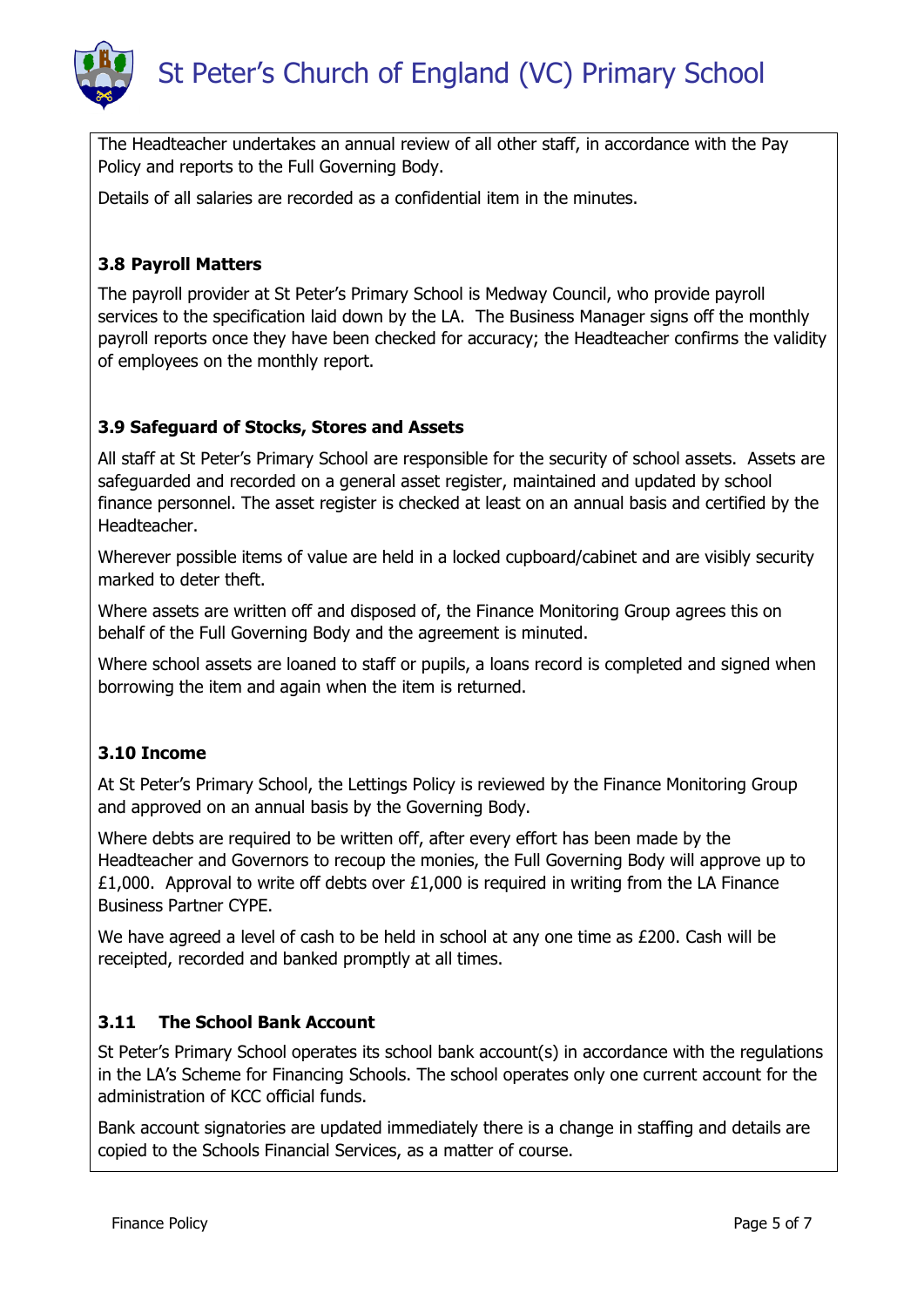

St Peter's Primary School may pay suppliers/invoices via online banking/BACS ensuring it adheres to all financial controls within the Scheme for Financing Schools.

Bank statements at St Peter's Primary School are received on a weekly basis and reconciled in accordance with LA guidelines. The person reconciling the bank statement signs and dates the reconciliation, which is then checked and countersigned by the Business Manager (or Headteacher if the Business Manager has carried out the reconciliation).

## **3.12 Petty Cash**

St Peter's Primary School does not operate petty cash system.

# **3.13 NatWest onecard**

St Peter's Primary School operates an approved **one**card in accordance with the LA guidance.

The approved users are:

Anne Cooper whose monthly card limit is £2,000

Jim Holditch whose monthly card limit is £2,000

Gayle Rein whose monthly card limit is £2,000.

Personal credit and debit cards will not be used for the purchase of items for the school.

#### **3.14 The Voluntary Fund**

In addition to the LA's official funds, St Peter's Primary School also operates a school Voluntary Fund, adopting the procedures in the LA's School Voluntary Fund Guidance. We recognise that our Voluntary Fund is an additional source of income and that the controls over its use need to be as rigorous as for the administration of the school's delegated budget. We have appointed someone who is independent of the school's financial administration to audit the Voluntary Fund accounts on an annual basis. All monies for the Voluntary Fund are held securely and separately from those of the school budget.

#### **3.15 Irregularities**

All staff at St Peter's Primary School are aware of the LA's Whistleblowing procedure and to whom they should report concerns. These details are available to staff in the Whistleblowing Policy.

#### **3.16 Data Protection**

St Peter's Primary School (as Data Controller) adheres to the GDPR and the Data Protection Act 2018 including paying a data protection fee to the Information Commissioners Office (ICO). St Peter's Primary School pays £35 as determined by the ICO.